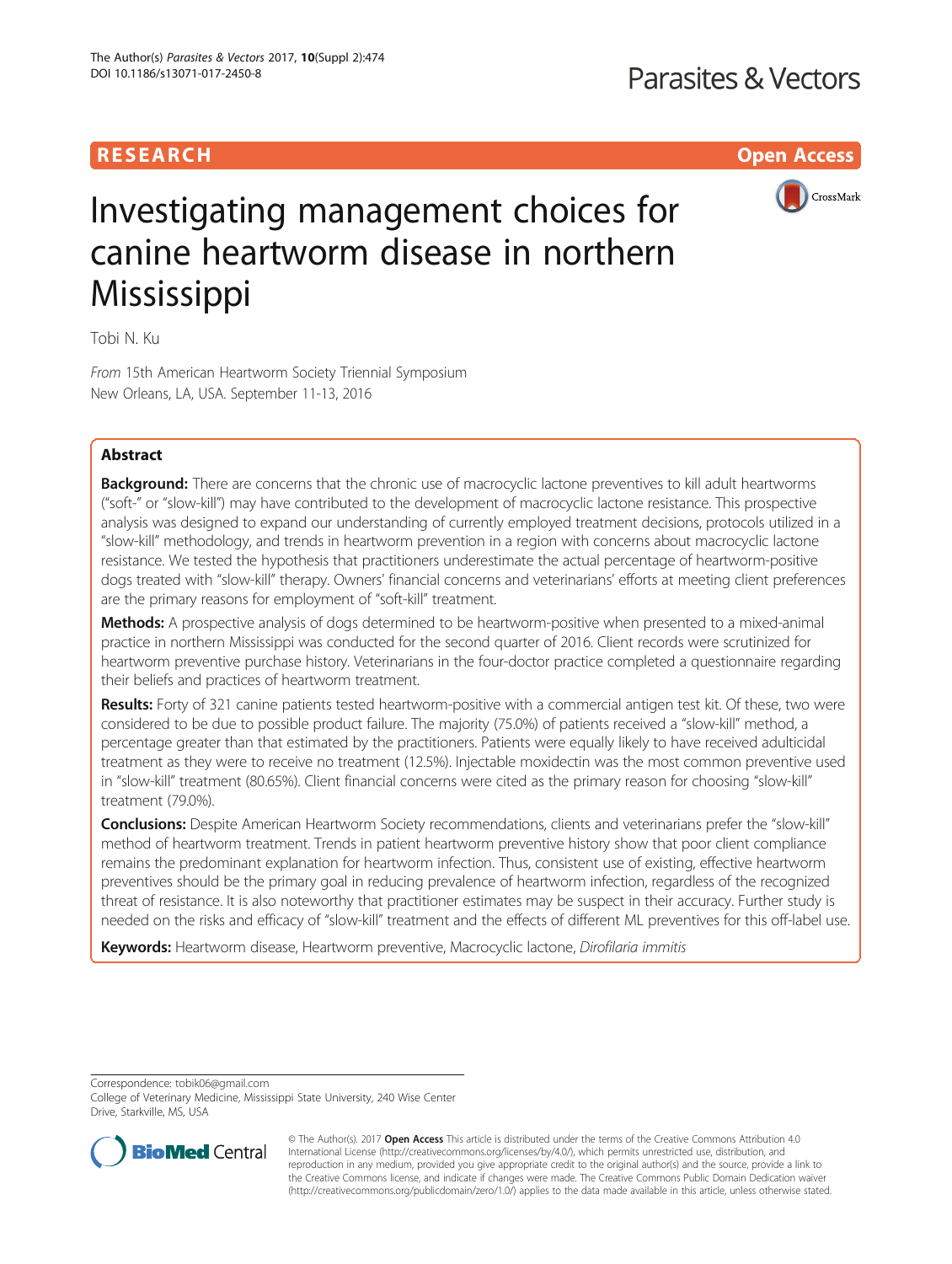## Background

Macrocyclic lactone (ML) preventives, used for heartworm (HW) disease prophylaxis, are under threat of resistance by their target organism, Dirofilaria immitis. The Food and Drug Administration, Center for Veterinary Medicine saw a dramatic increase in lack-of-efficacy (LOE) claims in the beginning of the twenty-first century, especially in endemic areas of the southeast United States [\[1](#page-6-0)]. Additionally, a 2014 survey found that 74% of all responding Louisiana veterinary practices had seen at least one LOE case within the previous year [\[2\]](#page-6-0); and preliminary results from currently unpublished, ongoing questionnaires throughout the Mississippi Delta region (Alabama, Arkansas, Mississippi, Missouri, Louisiana and Tennessee) seem to follow this trend [[3](#page-6-0)]. Microfilariae from certain *D. immitis* strains have persisted through ML treatment, previously known to clear this stage of the parasite [\[3\]](#page-6-0). During the development of new ML preventive combinations, it was found that previously effective molecules no longer demonstrated 100% efficacy against a certain HW isolate (MP3) [[4](#page-6-0)]. In recent years, other research teams have successfully isolated MLresistant D. immitis strains from cases of LOE [[2](#page-6-0), [4](#page-6-0)]. Thus, it is well accepted that some heartworm isolates are resistant to the effects of ML preventives.

HW resistance to ML preventives is a topic of concern, particularly in the Mississippi Delta and bordering regions, as evidenced by increased LOE claims in the area. It has been suggested that certain therapeutic practices, such as the off-label incorporation of ML for "slow-kill" adulticidal therapy in treating heartworm infections (HWI), contribute to the development of resistance [\[4\]](#page-6-0). This practice is not currently recommended by the American Heartworm Society (AHS) for this and other reasons. In light of these concerns, HW disease management and decision-making processes of both clients and veterinarians are of interest. Retrospective analyses of medical records have been used as important tools to observe owner compliance and patient histories in regards to HW disease and prevention [[2, 5\]](#page-6-0). However, there are limitations in performing retrospective analyses for the purpose of understanding veterinarian and pet owner behavior.

First, many practices lack the time, appropriate software, or interest to record the clinical justifications for each treatment decision consistently and accurately. As a result, studies rely on practitioner self-reporting by memory, and thereby have the potential to contain error or personal bias. In one study, even when owners and veterinarians believed that a patient had received HW preventive with "perfect" compliance, gaps of coverage were still detected in a high number of cases [\[5\]](#page-6-0). A recent presentation of preliminary data from HW management questionnaires in the Mississippi Delta emphasized not only the need to bridge academic and clinical environments in HW treatment, but also mentioned the possible effects of clinician opinions and biases on questionnaire analysis results [[3](#page-6-0)].

In order to better understand treatment decisions for HW-positive patients, protocols utilized when following a "slow-kill" method, and trends in HW prevention history, this study was designed to analyze prospectively the treatments used to manage HW-positive dogs in the MS Delta. We also sought to determine whether practitioner estimates for the prevalence of "slow-kill" therapy in this clinic differed from the actual numbers detected through scrutiny of client purchase and patient medical records.

## **Methods**

## **Participants**

This study was performed at a mixed-animal private practice in Oxford, Mississippi, employing four veterinarians. Oxford falls within the region of high density for LOE claims [\[1](#page-6-0)]. From April to June 2016, canine patients were tested for HWI using the SNAP<sup>®</sup> Heartworm RT or SNAP<sup>®</sup> 4Dx® Plus Test (IDEXX Laboratories, Westbrook, Maine, USA) during routine annual examinations or when experiencing suspect clinical signs, at a doctor's discretion. The SNAP tests, like all HW antigen tests, can indicate HWI as early as 6 months after transmission. Dogs testing positive for HWI were entered into the study.

## Data collection

For HW-positive cases, client transaction records and patient charts were carefully scrutinized for HW preventive purchase gaps, purchases for multiple patients in the same household, and patient HW testing and/or treatment history. Prevention purchases for multiple patients in the same household were included in the criteria because product sharing may indicate possible compromises in HW protection [[5\]](#page-6-0). When available, heartworm preventive history was studied from 2 years before positive testing, or from birth if the patient was less than 2 years old. Patients were assigned a status under the following criteria:

- a. Consistent no gaps in coverage greater than 3 months; such gaps in coverage may be covered by product "reach-back" [[6\]](#page-6-0).
- b. Inconsistent gaps in coverage greater than 3 months.
- c. None no record of preventive use.
- d. Unknown patients without available medical records for the period of interest (eg, newly adopted pets).

These treatment protocols were recorded in one of three categories: adulticidal therapy, indicating the administration of melarsomine (Immiticide®, Merial Limited, Duluth, Georgia); "slow-kill" method, indicating the off-label use of an ML preventive as a HW adulticide, in addition to at least 1 month of oral doxycycline; and no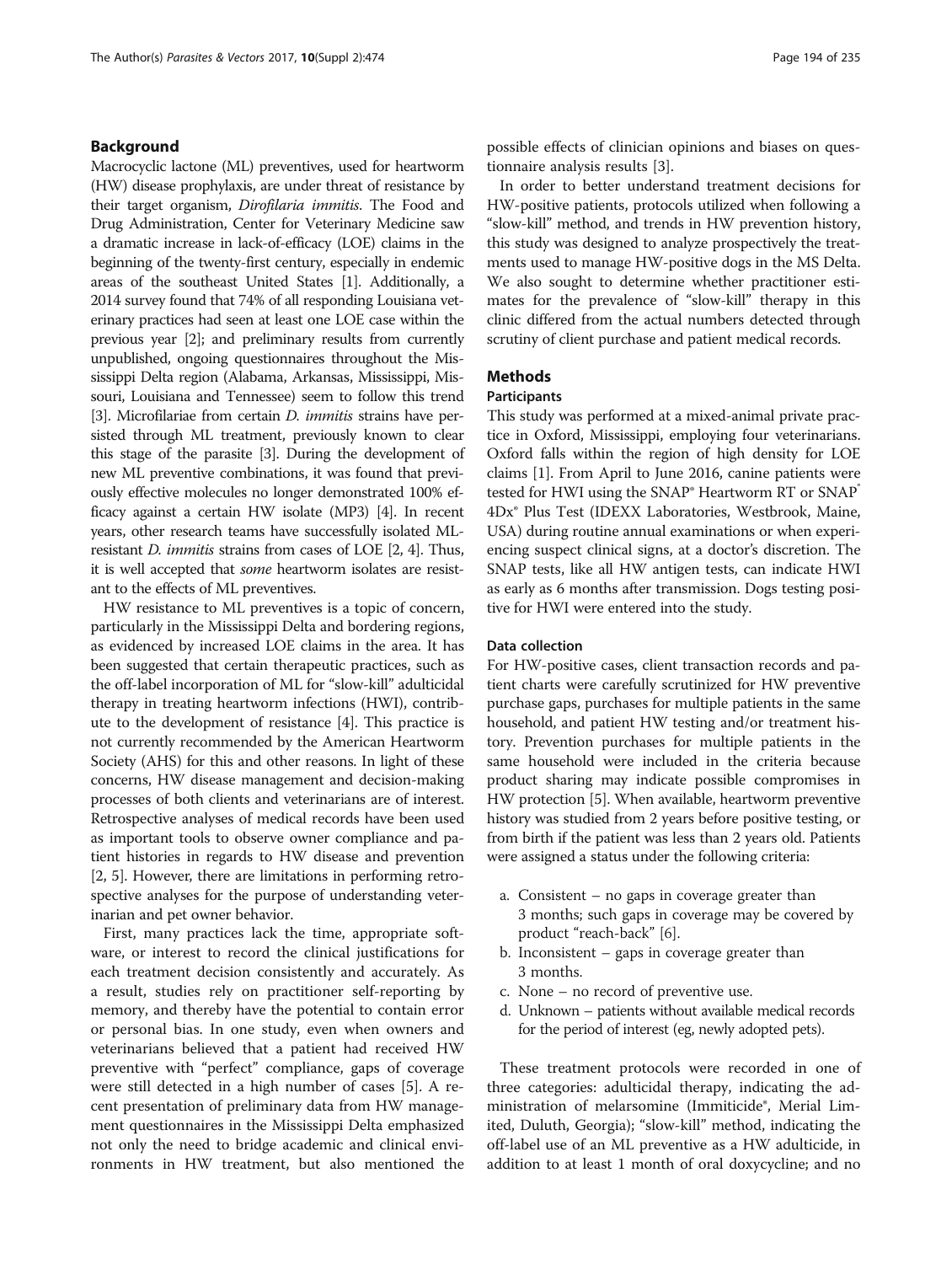treatment. The type of ML preventive used for "slowkill" therapy was also recorded in each case.

## Practitioner and client opinions

Veterinarians were asked to complete a questionnaire (see table) regarding their methods and beliefs with respect to HW treatment protocols. They were asked to estimate the percentage of HW-positive dogs diagnosed under their care receiving "slow-kill" therapy. From their answers we determined the average number of HW-positive dogs in this practice that receive "slow-kill" therapy. Practitioners reported whether they began discussions with clients regarding HW treatment by introducing arsenical therapy or "slow-kill" therapy. They were also asked to indicate and rank the primary factors that they believe influence clients to choose "slow-kill" over arsenical HW treatment, and to expand on these reasons if possible.

## Data sorting and analysis

This practice utilized both digital and physical (paper) medical records, so all records were pulled from AVImark® software (Logistic, 2009) or physical patient files and analyzed using Microsoft® Excel (Microsoft Office, 2016). Window-of-infection (WOI) analyses were performed for patients with a consistent history of HW preventive use in the previous 2 years using the Merial© "window of infection" program [\(http://www.heartworm](http://www.heartwormwoi.com/)[woi.com/\)](http://www.heartwormwoi.com/). The window of infection is defined as the period of time in which the current infection is most likely to have occurred. This time period starts at 9 months prior to the last negative HW test and ends 6 months before the positive HW test. Purchase gaps of 45 days or more within the WOI indicate compliance failure and argue against product failure [\[5](#page-6-0)].

## Results

## Heartworm prevention histories

Of 321 patients tested for HW over the period of this study, a total of 40 patients tested HW-positive (Fig. 1). Client records revealed that over half of all HW-positive

patients had inconsistent history (32.5%) or no history (30.0%) of HW prevention in the previous 2 years (Fig. [2](#page-3-0)). The remaining cases consisted largely of patients with unknown HW prevention histories (27.5%). Few patients had consistent HW preventive coverage (10.0%); one such patient had previously tested positive and was currently under slow-kill treatment. Window-ofinfection (WOI) analyses were performed for the remaining three patients that appeared to have a consistent preventive history. These analyses identified preventive purchase gaps of over 45 days within the WOI for all three cases under consideration (Fig. [3](#page-4-0)). There were only two LOE claims submitted to pharmaceutical companies for compensation during this period.

## Heartworm treatment methods

Of the HW-positive patients included in this study, a majority received treatment using a "slow-kill" method (75.0%; Fig. 1). Patients were equally likely to receive an arsenical (melarsomine) as they were to be given no treatment (12.50%). Of the five patients who received no treatment, two were experiencing severe health complications and were euthanized before HW treatment. Another was in the care of a rescue group and was transferred to a different organization before HW treatment was considered. The remaining two patients received no HW treatment based on client choice.

Four different HW preventive choices were utilized for "slow-kill" treatment in this practice: injectable moxidectin (ProHeart® 6, Pfizer Inc., Madison, New Jersey), topical moxidectin/imidacloprid (Advantage Multi®, Bayer Animal Health, Shawnee, Kansas), oral milbemycin oxime/spinosad (Trifexis®, Elanco Animal Health, Greenfield, Indiana), and oral ivermectin/pyrantel (Heartgard® Plus, Merial Inc., Duluth, Georgia). Of these products, a majority (83.33%) of cases were treated with injectable moxidectin. Oral ivermectin (6.67%), milbemycin oxime (6.67%), and topical moxidectin (3.33%) were chosen far less in "slow-kill."

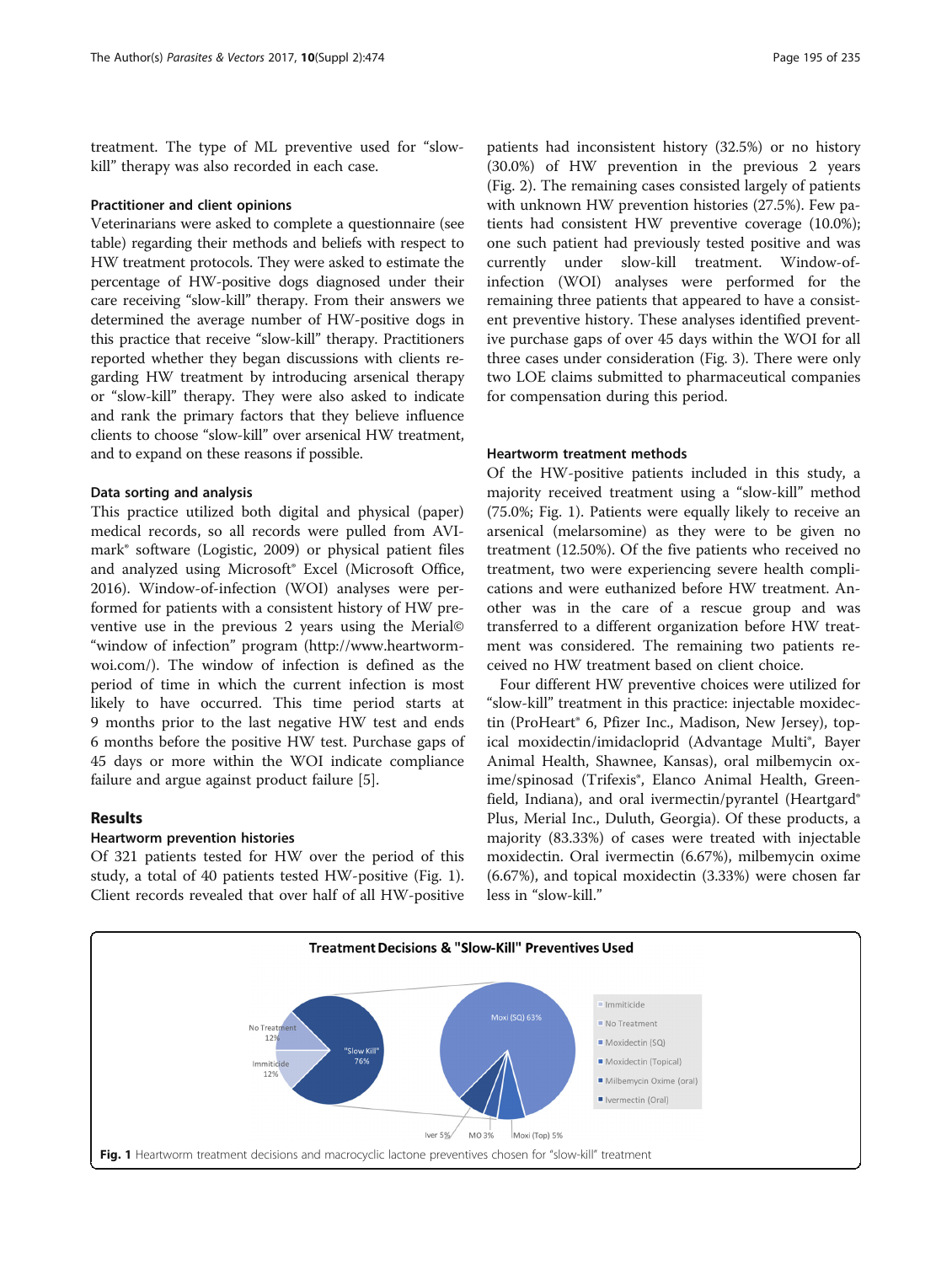<span id="page-3-0"></span>

## Treatment methods questionnaire

Practitioner questionnaire results are depicted in the table. When asked to estimate the treatment decisions regarding their HW-positive canine patients, these veterinarians believed, on average, that 53.75% of HWpositive dogs in this practice received slow-kill therapy (instead of adulticidal treatment or no treatment); but these estimates ranged from 10.0% to 75.0%,with a median of 65.0% (see Table [1,](#page-5-0) part a). All practitioners reported that, when discussing HW treatment options with clients, they introduced adulticidal therapy before "slow-kill" therapy options (see Table [1](#page-5-0), part b).

One practitioner did not complete the questionnaire portion shown in the table, part c. Results from this portion were obtained from three practitioners only. The practitioners cited client financial concerns as the primary deciding factor for clients who chose "slow-kill" therapy (78.3%), since adulticidal therapy requires additional charges for the drug, drug administration and hospitalization. The second-most commonly cited factor was convenience (14.0%), as many clients reportedly disliked the confinement aspect of adulticidal therapy, particularly in cases involving active, asymptomatic patients. Patient age was another influential factor in HW treatment considerations, as clients often mentioned disliking stressful or expensive treatment procedures for older pets. Arsenical concern (2.33%) and preexisting lifethreatening disease (2.33%) were less commonly cited reasons for choosing "slow-kill."

## **Discussion**

Herein, we report on preventive protocols in HWinfected dogs, veterinarian and client HW management decision-making, and HW treatment protocols in a Mississippi Delta clinic. We also tested the hypothesis that: "practitioners underestimate the percentage of HWpositive cases treated with "slow-kill" therapy."

Heartworm infection in this practice resulted most often from inadequate (32.5%), unknown (27.5%) or absent (30.0%) ML preventive use. Even in the 10% of HWpositive dogs that consistently received ML, deeper analysis revealed purchase gaps of 45 days or greater in three of four cases. Thus, 95% of HW-positive patients in this study had inadequate HW protection. Furthermore, HW resistance to ML (based on paid LOE claims) comprised only two (0.62%) of the 321 dogs tested during this time period. This is compatible with previous observations from a retroactive case study exploring the factors that may have contributed to an increase in LOE, showing that, over the past 10 years, annual LOE cases made up ≤1.3% of total HW tests performed [\[7](#page-6-0)].

Our results show that in this practice, HW-positive cases were overwhelmingly treated with "slow-kill" therapy during the months of this study. These data differ from preliminary results of regional questionnaires in which practitioners reported slow-kill therapy usage in less than 10% of HWpositive cases [\[3](#page-6-0)]. The in-clinic survey results from this study (Table [1a\)](#page-5-0) show that, although these practitioners have higher estimates than other veterinarians in the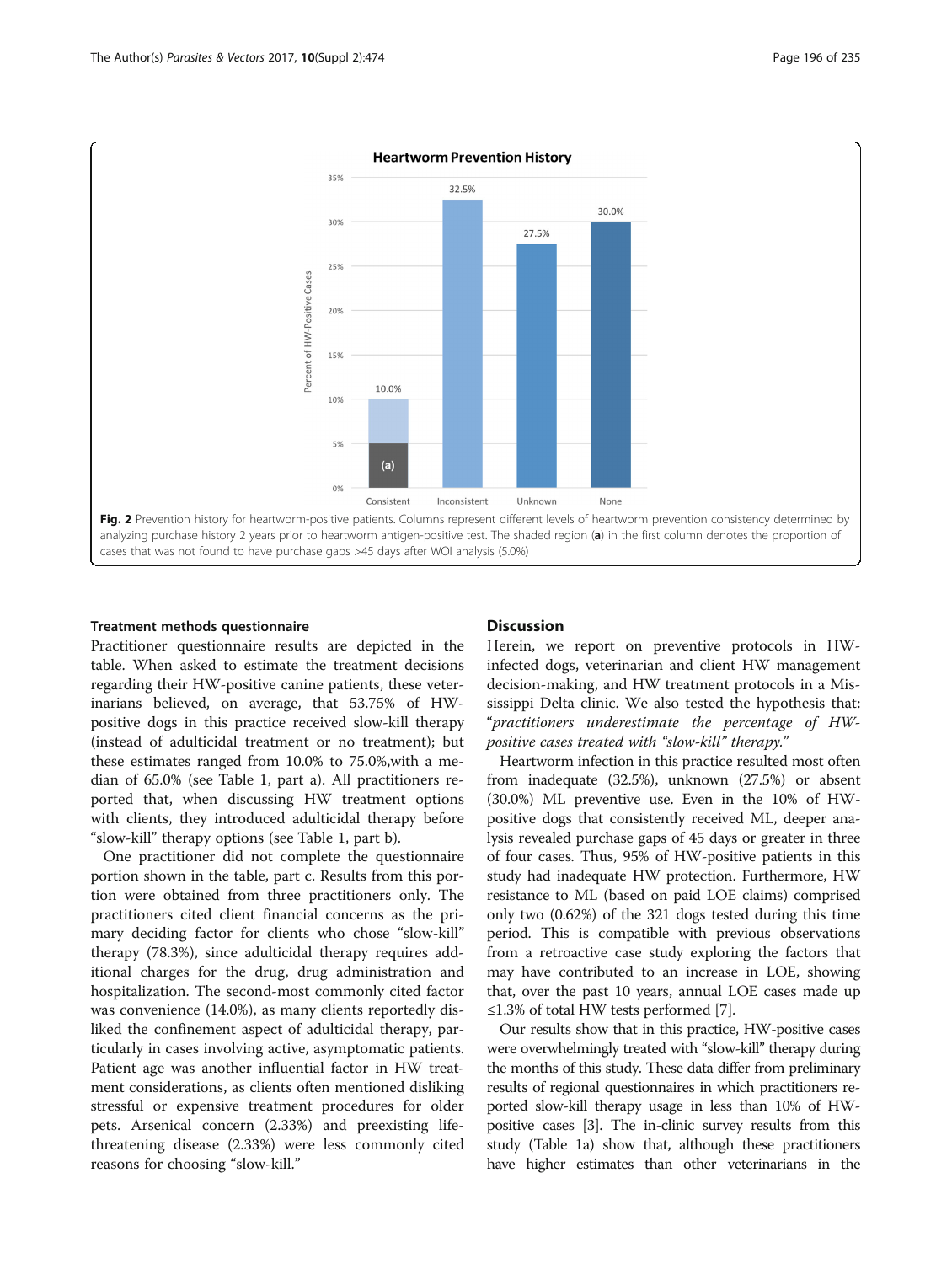<span id="page-4-0"></span>

Mississippi Delta region, they still underestimate the use of "slow-kill" therapy in their own practice (with a percent error of 28.3% between mean estimate and actual value).

The results of this comparison, along with the generally low return rate on surveys, underscore concerns that practitioner questionnaires may be inaccurate tools

for such data collection. However, one of the major limitations of this study is its small scope, as it enrolled only a single practice with four veterinarians and analyzed only 3 months' activity, which is not a representative sample of veterinary practices. Thus, the results of this study cannot be generalized to other practices in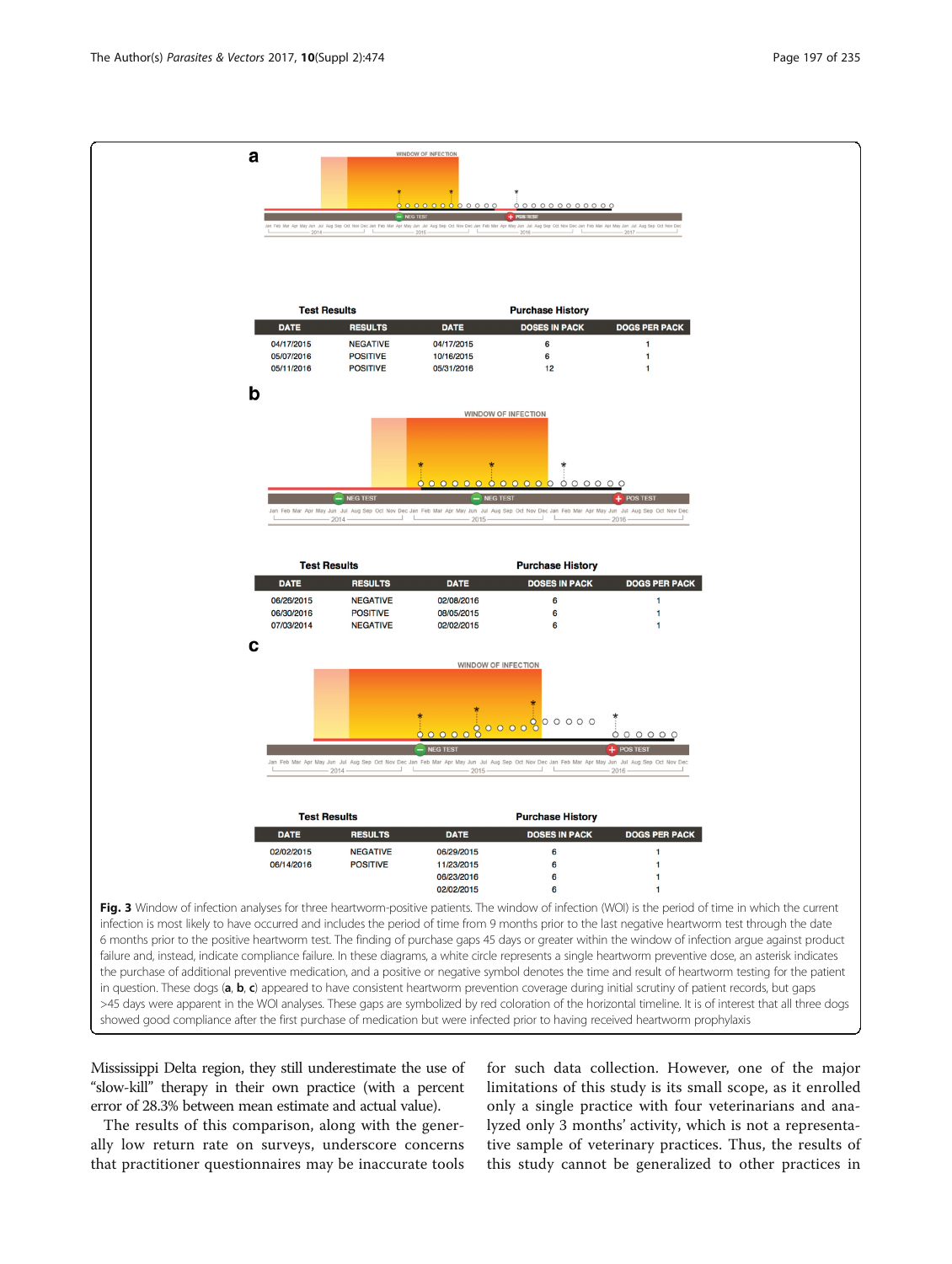<span id="page-5-0"></span>

| Survey questions                                                                                                                             |                                     | Individual responses |      |      |      | Average |
|----------------------------------------------------------------------------------------------------------------------------------------------|-------------------------------------|----------------------|------|------|------|---------|
|                                                                                                                                              |                                     | A                    | B    |      | D    |         |
| (a) Estimate the percentage of dogs diagnosed with<br>HWI that receive slow/soft-kill therapy in this practice<br>under your care.           |                                     | 10%                  | 75%  | 60%  | 70%  | 53.75%  |
| (b) When discussing protocols for heartworm treatment<br>with clients, which adulticide method do you usually begin<br>your discussion with? | Macrocyclic lactone                 | 0%                   | 0%   | 0%   | 0%   | $0\%$   |
|                                                                                                                                              | Melarsomine                         | 100%                 | 100% | 100% | 100% | 100%    |
| (c) Why do clients choose "slow-kill"? Please indicate the<br>relative importance of each factor.                                            | Owner's convenience                 | 0%                   | 35%  | 7%   |      | 14%     |
|                                                                                                                                              | Arsenical concern                   | 0%                   | 10%  | 6%   |      | 2.33%   |
|                                                                                                                                              | Advanced patient age                | 0%                   | 20%  | 10%  |      | 4%      |
|                                                                                                                                              | Concurrent life-threatening disease | 0%                   | 20%  | 2%   |      | 1.33%   |
|                                                                                                                                              | Cost concerns                       | 100%                 | 60%  | 75%  |      | 78.33%  |

the encompassing region. In reality, such extensive review of medical records is often impractical for the majority of veterinary practitioners. This is due to time constraints, digital medical recording practices that are not designed for retrieving such information, and paper medical records that are cumbersome and timeconsuming to search through. Perhaps most significant is the fact that many medical records retain inadequate data to answer the questions of research. Thus, while small case studies like this one can provide a unique, deeper insight into HW disease management, selfreport questionnaires, despite their flaws, remain an important and efficient tool for investigating and understanding circumstances in veterinary practices.

The ML preventive that was chosen for use in a majority of "slow-kill" treatments in our study was injectable moxidectin. This appears to be due to this preventive's decreased dependence on client compliance, the fact that it is administered in the practice by a veterinary professional, and that it requires administration only every 6 months.

The questionnaire results in this study reveal that clients who elect slow-kill therapy for their HW-positive dogs are primarily influenced by financial factors. While this finding represents an important consideration for practitioners, it also calls for awareness of the financial environment pervading the Mississippi Delta region – that is, a significant percentage of clients in this highly HW-endemic region experience severe poverty. According to US Census data from 2010 to 2014, the county that the practice in this study serves has a median annual household income (\$41,343) much lower than that of the United States overall (\$53,482) and a poverty level (26.1%) higher than that of the United States (15.6%). In fact, many states included in the Mississippi Delta region have low household incomes and high poverty levels compared to the national average [[8\]](#page-6-0). The results of this study support the fact that

economic factors play a significant role in HW management decisions and should be taken into consideration. Therefore, it is imperative that we explore less expensive alternatives of HW treatment using melarsomine; more rapid forms of "slow-kill" utilizing ML preventives and doxycycline; or possibly as-yet undefined combinations of these agents.

## Conclusions

This study provides a perspective on the prevalence of "slow-kill" therapy in a Mississippi Delta practice, demonstrating its heavy employment; suggests reasons for this decision on behalf of both veterinarians and clients; and shows that this methodology is, in fact, used more often than estimated by doctors in the practice, despite AHS recommendations. Practitioner questionnaires reveal client financial concerns as the primary factor driving HW treatment decisions, although convenience is also shown to be an important factor. Injectable moxidectin is the ML preventive of choice for "slow-kill" therapy in an overwhelming number of cases included in this study. As cost and convenience levels of current melarsomine adulticidal procedures are high, the author advocates for research into less expensive alternatives. Research exploring the efficacy of injectable moxidectin should be a particular priority in light of its prevalence in this study, the benefits of its administration method, and recent studies regarding the efficacy of topical moxidectin as an adulticide.

Findings from medical records do not reflect practitioner estimates of "slow-kill" use in this practice, with "slow-kill" use being far more prevalent than estimated. This should be taken into consideration when self-report questionnaire studies are designed. While case studies such as this one can serve as useful tools, development of software allowing more efficient and accurate data collection from multiple practices could prove to be extremely useful in prospectively designed epidemiologic studies of private-sector veterinary practices.